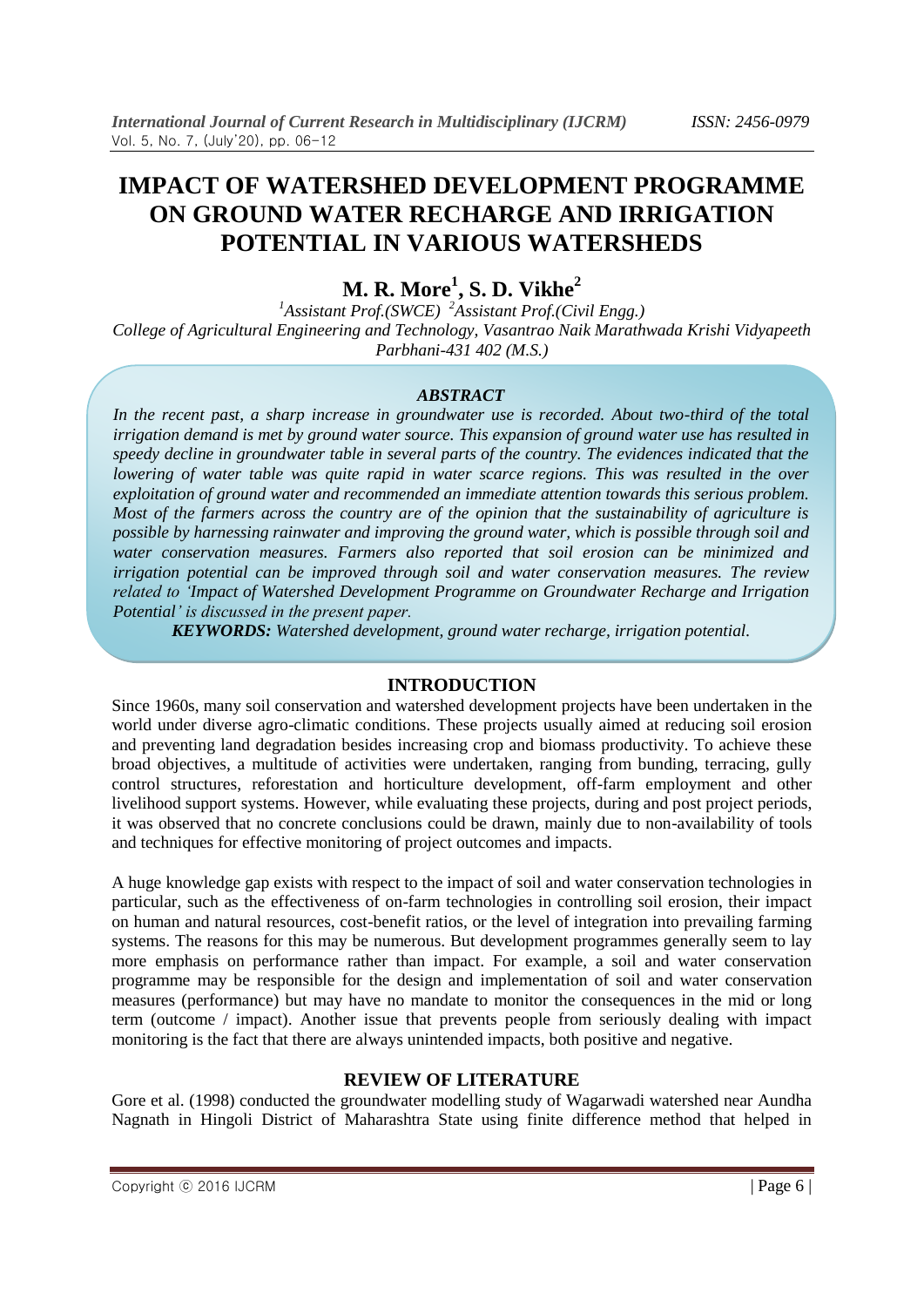assessing the ground water recharge as 6.0 ha m per year which resulted into 0.3 to 2.5 m rise in the wells located in 200 m on the downstream side of conservation structures.

Kerr et al. (2000) evaluated the watershed development in dry land areas of India and revealed that due to variations in seasonal rains during the crops growing period, crops may face drought and sometimes water logging due to torrential downpours causing runoff. In order to conserve rainwater, minimize land degradation, improve groundwater recharge, increase crop intensity and crop productivity a watershed management approach is adopted.

Khepar et al. (2001) reported an increase in ground water table in open wells as high as 1.0 m and consequently, the irrigated area in the Kandi watershed project registered an increase of 172% compared to the pre treatment period resulting in 70% higher crop yields. It was also observed that the soil and water conservation works implemented in the watershed project area resulted in an average increase in the ground water level of about 5.9 cm/year.

Drasana (2002) in a case study surveyed the impacts regarding the cultivation, environmental and socio-economic aspects of projects pertaining to the watershed management of the Tsiazompaniry region in Madagascar. Based on the results of the study, where the project was exposed to the three grounds mentioned above (cultivation, environmental and socio-economic), the results of the assessment proved successful. The most important cause for this was noted to be embedded in the public participation, the rural populace that was permitted to plant saplings in government owned lands, which also brought about a sense of reliance between the project authorities and the local inhabitants.

Sastry and Samra (2002) reported that the integrated watershed management programmes without village level institutions like, watershed association, watershed committee, user groups and self help groups cannot sustain for long in an efficient and effective manner nor the natural resources can be managed. The PIA/WDT members will act as facilitators to these institutions. Further, it is also suggested that Gram Panchayat itself may not be considered as watershed association to avoid any political interference and ensure more people"s participation as a separate body particularly for conservation of natural resources on sustainable basis.

Pathak et al. (2002) studied the effect of water harvesting structures in the contribution of seasonal rainfall received during normal year to groundwater in various watersheds in India. The various water harvesting structures (WHS) resulted in the average contribution of seasonal rainfall during normal rainfall year to groundwater ranged from 27 to 34 per cent. The contribution to groundwater was 27% in Adarsha watershed Kothapally, Andhra Pradesh, 29% in Lalatora watershed, Madhya Pradesh and Rajsamadhiayala watershed, Gujrath was 34%.

Wani et al. (2003) stated that the integrated watershed development is the strategy adopted in the country for sustainable development of dry land areas. A recent comprehensive assessment of watershed development programmes in India was undertaken by ICRISAT led consortium revealed that integrated watershed can become the growth engine for sustainable development of dry land areas by improving the performance of 2/3rd watershed in the country. In most of the developed watersheds with concerted efforts to manage rainwater, the groundwater availability is improved not only in the watershed, but the downstream areas also benefited with increased groundwater recharge. It was also observed that in Lalatora watershed in Madhya Pradesh, the groundwater level in treated area registered an average rise of 7.3 m, at Bundi watershed in Rajasthan 5.7 m increase was observed and at the Adarsha watershed Kothapally in Andhra Pradesh 4.2 m rise in ground water was recorded.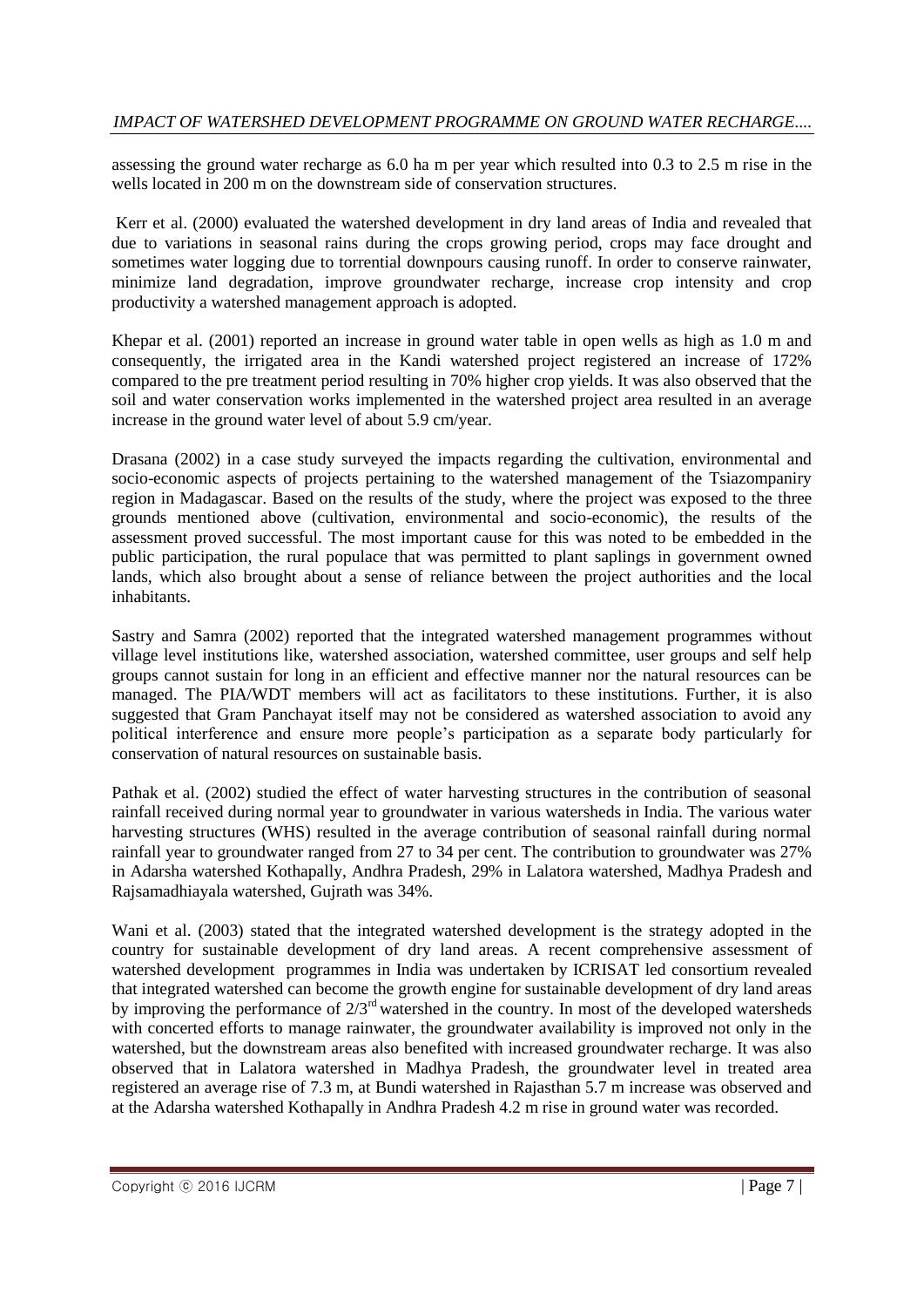Joshi et al. (2004) the important reason for the success of Fakot watershed was continuous flow of new information and improved technologies by CSWCRTI. The institute is regularly monitoring technical, hydrological and socio-economic changes by posting two regular technical personnel in the village. These also act as extension agents and disseminate improved technologies. Water is a binding force for the farmers to work together for regular maintenance of the check dams. Market opportunities induced to cultivate high value crops which require regular water for irrigation.

Sastry et al. (2004) carried out an extensive survey to assess the impact of watershed management practices on sustainability of land productivity and socio-economic status of 37 watershed locations developed under the National Watershed Development Programme for Rainfed Areas. The rise in water table was examined under arid, semi arid and humid agro- climatic conditions over the 37 watersheds. It was found that the groundwater rise was 1.36 m in heavy soil areas as compared to 1.72 m in light soils. It was observed that on an average the water table was raised by 1.05 m, 1.57 m and 1.38 m in arid, semi-arid and humid agro climatic conditions respectively. The rise in groundwater was high in semiarid region. It was relatively less in the humid region. This could be due to high and variable slopes in the humid region. The surface water resources were developed to the tune of 9%, 18% and 20.5% in` arid, semi-arid and humid agro climatic conditions respectively.

Sethi and Jena (2004) studied the impact of watershed management on groundwater availability in various regions of the Country. It was found that the impact varies in different agro-ecological regions. In Aravali hills of Rajasthan, the groundwater table raised by an average of 7.97 m after six years of watershed development programme. Due to increased availability of water for irrigation, there was an increase of 83 per cent in post monsoon cropped area. In Yamuna ravine of Uttar Pradesh, the watershed management measures resulted in rise of ground water table ranging from 1.53 to 6.05 m depending upon monsoon rainfall. In Malwa region of Madhya Pradesh, the average annual post monsoon increase in groundwater was 6.79 m due to implementation of watershed management measures compared to just 1.5 to 2.0 m in pre-project era.

Palanisami and Kumar (2005) examined the overall performance of watershed development programme in the State of Tamil Nadu. They reported that due to the soil and water conservation interventions carried out in the watershed, the water level in the open dug wells increased from 2.5 m to 3.5 m in Kattampatti watershed and 2.0 m to 3.0 m in Kodangipalayam watershed. Groundwater recuperation in the nearby wells was observed to be increased, also the irrigated area and the irrigation intensity in the study area was found increased. The most important notable feature of the watershed development programme is that seven out of nine dug wells of the respondents during the household survey which were totally dry got recharged and became fully functional.

Sreedevi et al. (2006) conducted a detailed study of groundwater scenario in the Rajsamadhiayala watershed, Gujarat. During pre and post watershed interventions, it was revealed that the mean total groundwater recharge has increased by three folds in different rainfall situations and the water requirement has doubled after the watershed interventions due to increased cropped area, cropping intensity and change in the cropping pattern. The average water column was increased from 5.9 m in 1995 to 10.4 m in 2004. Not only increase in the water column is observed, significant improvement in the water yield in wells were also reported based upon the duration of pumping hours per day for irrigation. The average pumping duration of 5.25 hr per day in 1995 increased to 10.4 hr per day in 2004, which means that there is a net increase of 5.2 hr per day of pumping duration.

Mekonen and Tesfahunegn (2011) assessed the impact of various physical and biological soil and water conservation (SWC) measures implemented during the past 2\_ 3 decades in combating land degradation caused by soil erosion in the Medego watershed, northern Ethiopia. Such evaluation is essential to understanding the success or failure of previous conservation measures and readjusting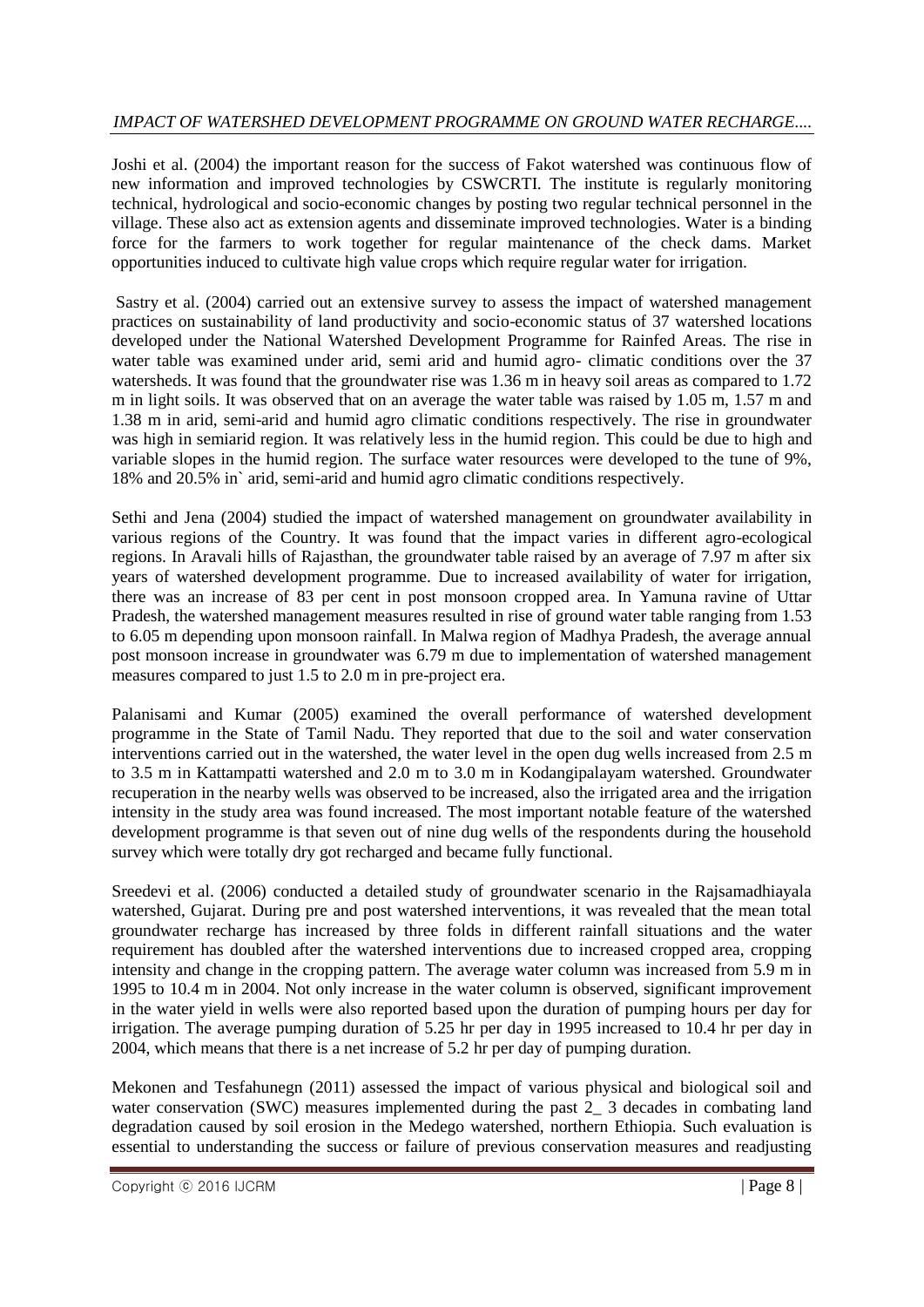accordingly in the future planning. Data collected through semi-structured interviews, transect walks, field observation and field measurements demonstrated that terraces and check dams were filled with soil up to 1.5 m deep, gullies started to stabilise, irrigation and other water supplies increased many folds, the seedling survival rate rose to over 45%, and the vegetation composition and coverage density improved by more than 30%. Water levels increased in hand-dug wells by up to 2 m, and in a number of springs and shallow wells by more than 100 times as a result of the positive impact of SWC measures implemented in this watershed. Existing SWC measures should be improved for continued maintenance and also expanded further to restore critically degraded areas to their full potential through integrated intervention.

Osman et al. (2013) reported a significant improvement in groundwater level in the watershed area resulting in increased area and number of irrigations per crop compared to baseline period (before WDP) leading to crop diversification. The average depth of groundwater level over a period of ten years in open dug wells from ground level before WDP was 9.5 m which got reduced to 6.1 m after WDP indicating a rise in water table of 3.4 m. The availability of groundwater also improved to 3.9 m even during summer which was earlier just 0.5 m prior to watershed development.

Dagnew et al. (2015) conducted four year study in the 95 ha Debre Mawi watershed in Ethiopia where under the government led conservation works, mainly terraces with infiltration furrows were installed halfway in the period of observation. The results show that runoff volume decreased significantly after installation of the soil and water conservation practices but sediment concentration decreased only marginally. Sediment loads were reduced mainly because of the reduced runoff. Infiltration furrows were effective on the hillsides where rain water could infiltrate, but on the flat bottom lands that become saturated with the progress of the monsoon rain, infiltration was restricted and conservation practices became conduits for carrying excess rainfall. This caused the initiation of gullies in several occasions in the saturated bottomlands. Sediment concentration at the outlet barely decreased due to entrainment of loose soil from unstable banks of gullies in the periodically saturated bottom areas. Since most uphill drainage were already half filled up with sediments after two years, long term benefits of reducing runoff can only be sustained with continuous maintenance of uphill infiltration furrows.

Negusse et al. (2013) studied impact of integrated soil and water conservation measures on water availability in Mendae catchment (10.37 km2 ), which is located in the North Eastern Tigray. Historical background of the catchment with respect to its land use was obtained from the local Bureau of Agriculture and Rural Development office. The hydrology of the area was characterized based on its land use, soil, slope, rainfall, temperature, evapotranspiration, and runoff. Thornthwaite method and Thornthwaite soil-water balance model were used to determine potential and actual evapotranspiration, respectively. The mean annual runoff from the catchment was computed using runoff coefficient method. Before the intervention, the area was severely degraded and known with scarcity of water. Integrated soil and water conservation (physical and biological measures) was introduced to the area since 1993. The catchment is characterized by two rainy season and three dry seasons during the year. The rainy seasons in total have four months whereas the dry seasons comprises of eight months. The mean annual rainfall of the catchment is 565.8 mm, out of which rainy season accounts for 86.13% and the dry season for 13.87%. The rain that occurs with a very high concentration accounts 73.20 % of the mean annual rainfall of the catchment and this occur only in two months (July and August).The mean annual potential and actual evapotranspiration was found to be 832.67 mm and 405.61mm, respectively. The volume of runoff before and after the intervention was found to be 26.88 % and 17.19 % of the mean annual rainfall of the catchment, respectively. The groundwater recharge before and after the intervention was found to be 1.43 % and 19.04% of the mean annual rainfall of the catchment, respectively. The availability of groundwater has increased more than 10 times since 1993. Though the groundwater is being used for both complimentary and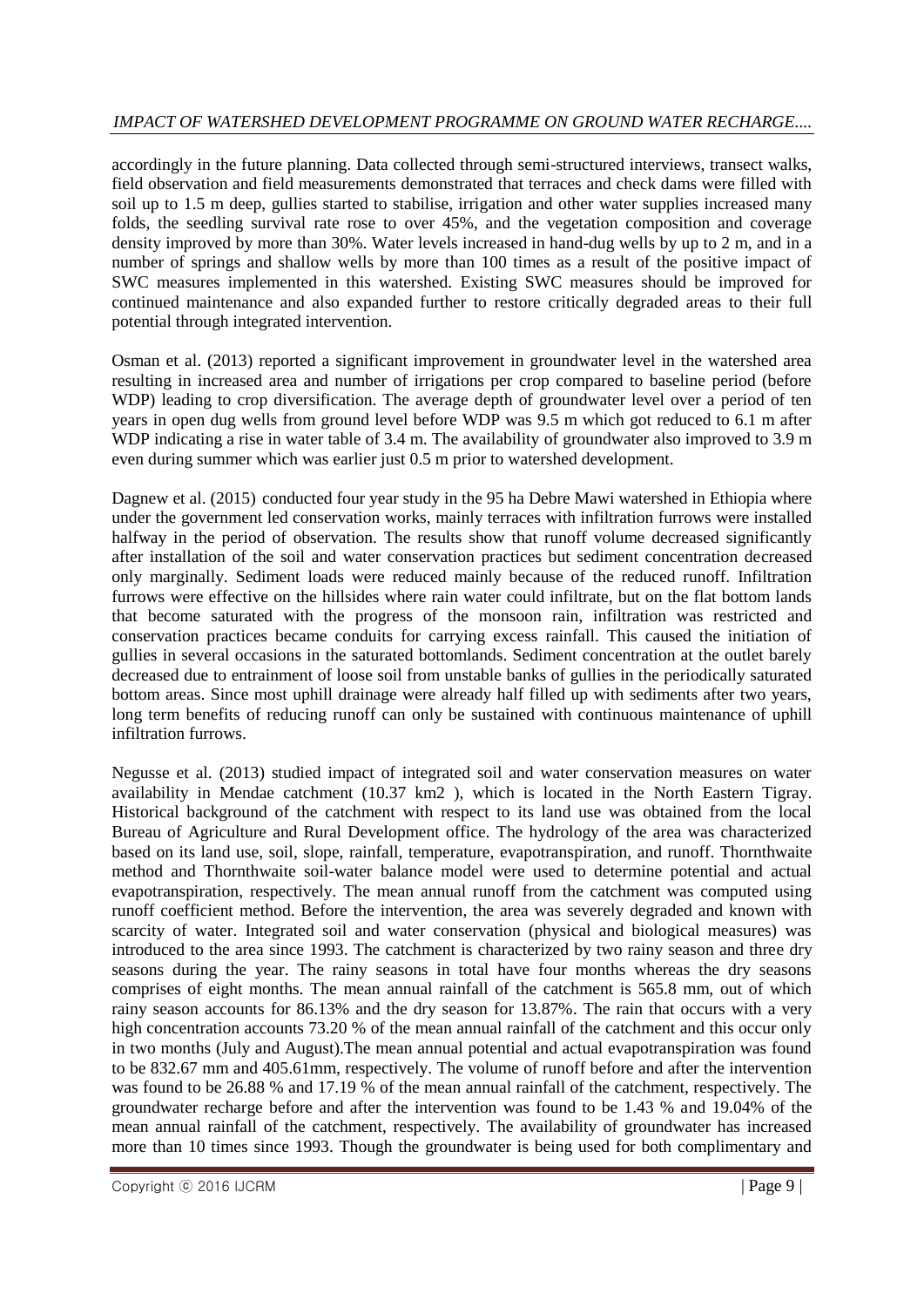supplementary irrigation during the dry and rainy season, respectively, construction of additional physical conservation structures is suggested to further improve the groundwater availability in the area.

Bamane et al. (2014) conducted a study on selection of suitable site for water harvesting structures in Narli nala watershed, Gangapur, Aurangabad using Remote Sensing and Geographical Information System (RS & GIS). Delineation of catchment area is carried out using Survey of India topo sheet after geo referencing them. The IRS-P6 LISS-III satellite imagery of Gangapur is used and land use / land cover classes have been derived from it. A soil map of 1:50000 scales is obtained from National Bureau of Soil Survey and Land use Planning, Nagpur and surface drainage map is prepared. To indicate the rate of infiltration, soil and surface drainage are classified into Hydrologic Soil group. The various thematic maps such as land use map, group map, hydrological soil slope map and drainage map are laid over each other and five check dams are proposed for construction according to guidelines for selecting suitable site for construction of water harvesting structure as per Integrated Mission for Sustainable Development (IMSD). Geographical Information System is the technique which is used for preparation of thematic maps and combining all the layers and performance analysis.

Bilal et al. (2015) Geographical Information System is the technique which is used for preparation of thematic maps and combining all the layers and performance analysis. In the present study, an attempt has been made for identification of suitable site for water conservation structures in a watershed GV53 and GV54 of Aurangabad district of Maharashtra using Remote Sensing and Geographical Information System. Data such as toposheets, Landsat 8 satellite imagery, and soil map were used .The various thematic maps such as land use map, soil map, slope map and drainage map are integrated. Fourteen check dams and seven percolation tanks are proposed for construction according to guidelines for selecting suitable site for construction of water conservation structure as per Integrated Mission for Sustainable Development.

Pimpale (2015) conducted a study on, "Impact assessment of watershed development programme at Raikheda, district Parbhani" was carried out during 2014-15. Six open wells located at downstream side of water harvesting structures like earthen nala bunds and cement nala bunds situated in treated area of watershed were selected for water table monitoring and to study the effect of these water harvesting structures on ground water recharge. The study revealed an average increase in water table depth of the area influencing in the zone of ENB and CNB was found to be 1.93 m and 1.80m respectively at post development stage of the watershed. Also the area under irrigation was found to be increased from 79.50 ha to 139.58 ha at post development stage in the year 2014-15. Due to increase in irrigation facility, productivity of kharif crops like, jowar, soybean, cotton, green gram, black gram, pigeon pea, rabi crops like, wheat, rabi jowar, red gram and summer crops was increased at post development stage of watershed in the year 2014-15.

Tapre (2016) conducted a study on evaluation of different soil and water conservation structures at Raholi watershed Dist. Hingoli during 2015-2016 which was developed by Department of Agriculture, Government of Maharashtra in the year 2010-11. An average increase in water table depth of the wells situated below the water harvesting structures like ENB and CNBs was found to be 1.64m and 1.70 m respectively at post development stage of the watershed. Also crop productivity index of Raholi watershed was increased from 0.83 to 0.86 at post development stage of the watershed.

Ullewad (2018) conducted a study on; "Impact of Soil and Water Conservation Works of Jalyukt Shivar Abhiyan at Mandakhali, Dist. Parbhani on Water Availability and Crop Productivity" during 2017-18. The Soil and Water Conservation Works at Mandakhali, were undertaken by Department of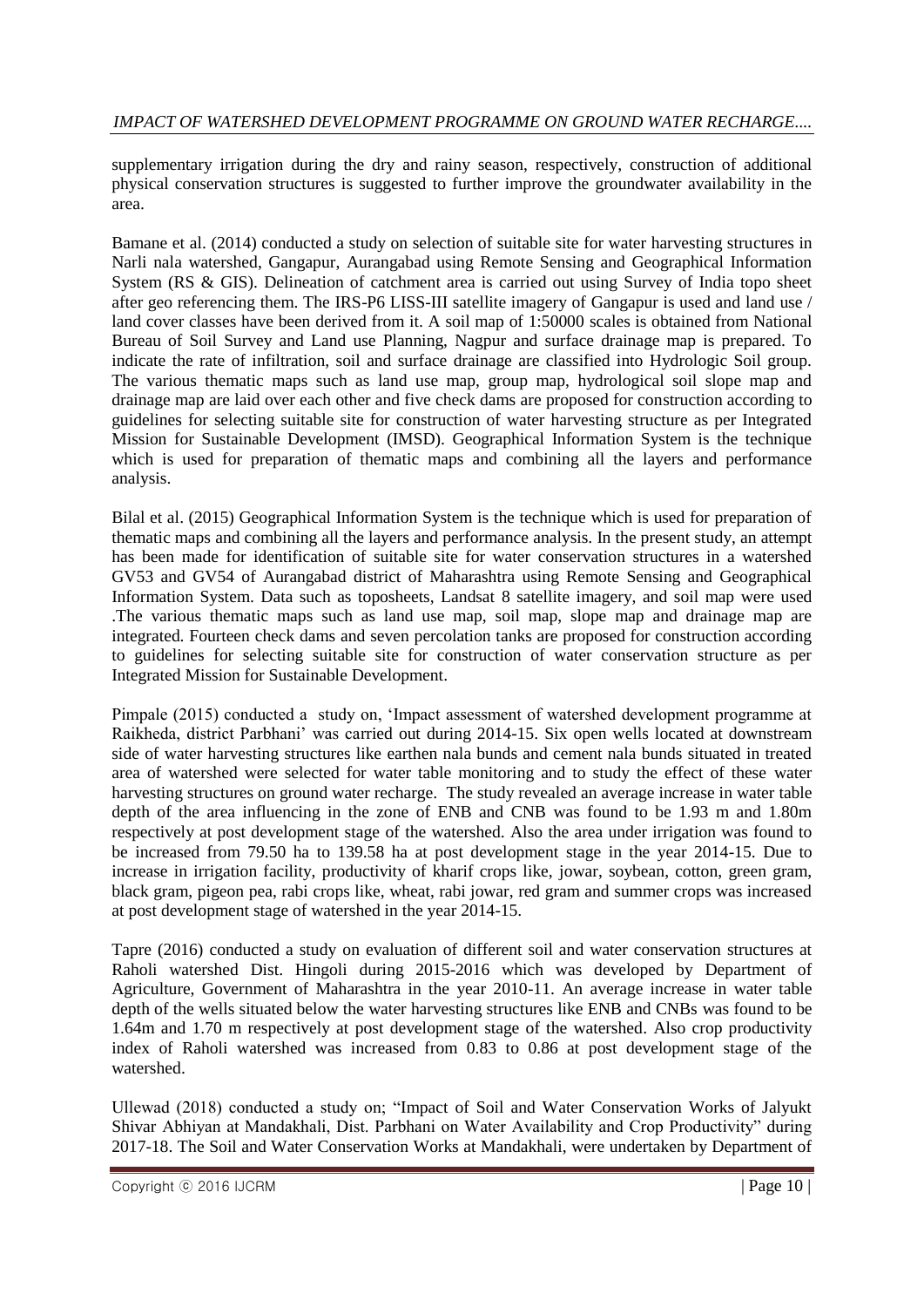Agriculture, Maharashtra Government under "Jalyukt Shivar Abhiyan in the year 2014-15. Representative soil and water conservation structures were selected to study their effect on increase in ground water recharge of the area. Five open wells located in the zone of influence of the soil and water conservation structures were selected for ground water level monitoring. Open wells located at both side of water harvesting structures like cement nala bunds situated in treated area of Mandakhali village were selected for water table monitoring and to study the effect of these water harvesting structures on ground water recharge. Impact of soil and water conservation programme on crop productivity and irrigation potential of the study area was assessed by personal interview with the beneficiaries of this scheme using questionnaire. The study revealed an average increase in water table depth of area influencing in the zone of CNB at downstream side by 1.103 m and on upstream side by 1.487 m at during 2017-18. The area under irrigation was found to be increased from 36.50 ha to 61.38 ha i.e. 68.16 per cent increase in irrigated area in the year 2017-18. Productivity of kharif crops like cotton, soybean, green gram, pigeon pea, black gram, sorghum, turmeric, rabi crops like wheat, rabi jowar, gram, safflower and summer crops like vegetables, fodder crops was also found to be increased in the year 2017-18 due to increase in ground water availability for irrigation purpose.

#### **CONCLUSION**

The above studies demonstrates impact of soil and water conservation measures undertaken in watersheds on ground water recharge and irrigation potential of the area.

# **LITERATURE CITED:**

- [1] Bamne, Yogesh, K. A. Patil, S. D. Vikhe.2014.Selection of Appropriate Sites for Structures of Water Harvesting in a Watershed using Remote Sensing and Geographical Information System. International Journal of Emerging Technology and Advanced Engineering. Volume 4, Issue 11, November 2014:270-275
- [2] Bilal Haji, K. A. Patil, S. D. Vikhe. 2015. Identification of Suitable Sites for Water Conservation Structures in a Watershed using RS and GIS Approach. International Journal for Scientific Research & Development| Vol. 3, Issue 09, 2015 | ISSN (online): 2321-0613
- [3] Dessalegn C. Dagnew , Christian D. Guzman , Assefa D. Zegeye , Tigist Y. Tibebu , Menelik Getaneh , Solomon Abate , Fasikaw A. Zemale , Essayas K. Ayana , Seifu A. Tilahun , Tammo S. Steenhuis.2015.Impact of conservation practices on runoff and soil loss in the sub-humid Ethiopian Highlands: The Debre Mawi watershed. J. Hydrol. Hydromech., 63, 2015, 3, 210–219.
- [4] Drasana, A. (2002). Impacts of Wtershed Management Projects in Madagasca: Case of Tsiazompaniry Area". http://www.rinya.maff.go.jp/, accessed March 2007.
- [5] Gore, K.P., Mal, B.C., Pawde, M.N. and Pendke, M.S. (1998). Effect of Conservation measures on runoff, soil loss, ground water recharge and crop productivity in watershed. Journal of soil and water conservation. Vol. 42(1&2): pp68-79.
- [6] Joshi, P. K. Jha, A. K. Wani, S. P. Sreedevi, T. K. and Shaheen, F. A. (2004). "Impact of Watershed Program and Condi- tions for Success: A Meta-Analysis Approach," Global Theme on Agro Ecosystems Report No.46, ICRISAT, Patancheru A.P. 2008, P. 24.
- [7] Kerr J. Pangare G, Pangare V and George PJ. (2000). An evaluation of dryland watershed development in India. EPTD Discussion Paper 68. International Food Policy Research Institute. Washington, DC, USA.
- [8] Khepar, S.D., Sandhi, S.K., Chawla, J.K. and Singh, M. (2001). Impact of soil and water conservation works on ground water regime in Kandi area of Punjab. Journal of Soil and Water Conservation, India .pp: 41-45.
- [9] Osman, M., Sonune, S.V., Ravi Shankar, K., Ravi Dupdal and Pandit Wasare (2013). "Impact Evaluation of Kadwanchi Watershed in Maharashtra: Lessons for PostProject Sustainability". Indian Journal of agricultural Research and Development 2013. Volume 28, No. 2: pp 9-15.
- [10] Negusse, Eyasu Yazew and Nata Tadesse.2013.Quantification of the Impact of Integrated Soil and Water Conservation Measures on Groundwater Availability in Mendae Catchment, Abraha We-Atsebaha, eastern Tigray, Ethiopia Tireza. Momona Ethiopian Journal of Science (MEJS), V5(2):117- 136.